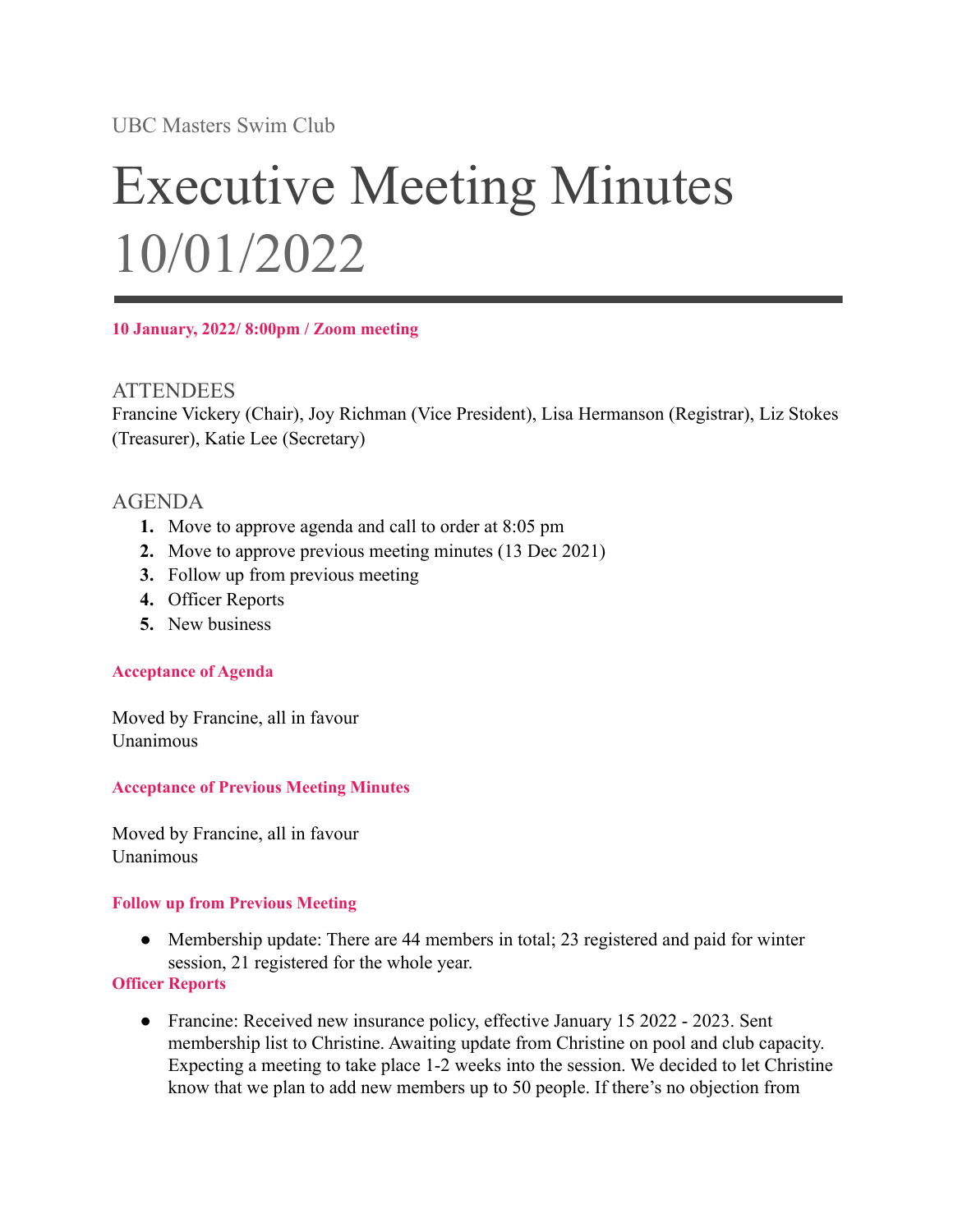Christine, and the COVID situation settles down, we will resume sending invitations to people on the waitlist.

- Joy: Byng pool just reopened. Will ask about April pool rental. (due to poor connection, I missed the discussion. please help me fill in any missing info, thanks!).
- Liz: Expect to receive 2nd installment payments from ten members in Feb 2022. Liz and Francine will discuss budget calculations.
- Lisa H: Two new registrations.
- Katie: Minutes are up to date on the UBC Masters website. Will send approved (13 Dec 2021) meeting minutes to the webmaster.

#### **New Business**

The following topics were discussed:

- UBC pool update:
	- o Have not heard from Christine regarding numbers of swimmers allowed and procedures. Notes from Fall meeting: No max number in each lane, but cannot go over the total capacity of the pool.
	- o All Sunday rentals (5:15-6:15pm) have been cancelled due to reduced pool hours. We have asked for lane space at an earlier time  $(1:15 - 2:15pm)$  on some Sundays, and consider booking at another pool.
	- o April shutdown: Renfrew and Killarney are not available for rental in April. Hillcrest will be closed for maintenance in April. Joy has reached out to Byng pool, which just reopened today.
	- o Fee adjustment: We discussed issuing credits for the cancelled Sunday practices. We decided to revisit this topic at a later date when we have a better idea of our swim schedule.
- Waitlist: There are  $\sim$  25 people on the list. We decided to hold off on inviting people to do trial swims until we have updates on capacity from Christine, and that the COVID situation settles down.
- Policies and procedures
	- o Leave of absence: A member has requested a leave of absence due to an injury and we have approved it.
- Payment reminder (full year 2nd installment): Liz will send a reminder in the last week of January.

# ACTION ITEMS